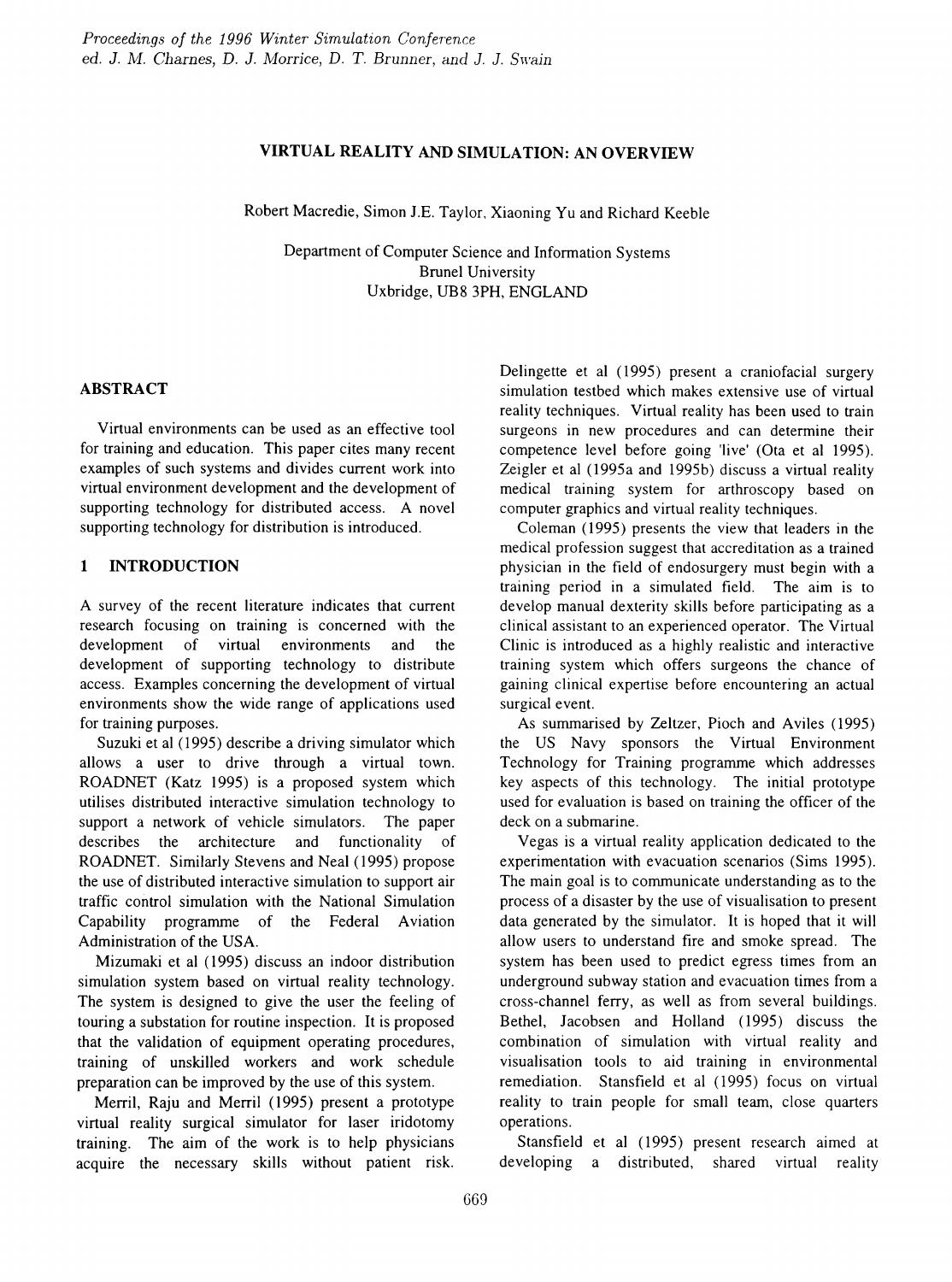simulation. Situational training of inspectors and escorts under programs to verify compliance with nuclear nonproliferation treaties is being used to investigate the efficacy of this technique.

Hollands and Mort (1995) discuss the use of virtual reality to visualise the simulation of manufacturing systems. It is observed that people unfamiliar with the simulated processes quickly understand the dynamics and the logic involved, and those familiar with the real system can immediately relate to the simulation output. The authors indicate that it seems probable that many manufacturing systems will not be suitable for, or benefit from, modelling using virtual reality techniques. However, with the provision of affordable virtual reality tools it is hoped that experience will show if the general manufacturing simulation community will find such features worth the extra modelling effort.

Bienvenue, Curtis and Thakkar (1995) investigate if educational researchers can use virtual environments in the classrooms of the USA for training and learning, and if teachers can look at virtual reality as being a discovery tool rather than a means to demonstrate principles.

Wakefield and O'Brien (1995) discuss the creation of a set of virtual reality and simulation tools for the detailed planning of construction activities.

Bowen-Loftin (1995) reports on the use of virtual environments for the training of NASA astronauts and ground-based personnel for a variety of activities such as repairing the Hubble Space Telescope. It is argued that this technology offers significant cost savings and increased training throughput. The move towards a shared virtual environment is discussed.

Macedomia (1995) describe a network software architecture for solving the problem of scaling very large distributed simulations. Logical partitioning of the virtual environment is accomplished via associated spatial, temporal and functional characteristics of entity classes. A vehicle simulation is given as an example of a practical application. Pullen (1995a and 1995b) discusses Distributed Virtual Simulation, a new technology that extends virtual reality to the networked environment. Future requirements of networking resources are discussed to supporting this proposed system. Faigle et al (1995) discuss how high performance computing can further enhance virtual environments.

The complexity and risks associated with the operation of the power transmission and distribution systems have increased the importance of personnel training for such systems. Garant et al (1995) present a virtual reality training simulator prototype to support this activity. The simulator is implemented on the basis of a distributed client-server architecture.

Mastaglio and Callahan (1995) present a virtual environment called the Close Combat Tactical Trainer (CCTT) which is claimed as the first fully distributed interactive simulation compliant training system.

On-going work at BruneI University is currently developing underlying technology to support distributed virtual environments. In this paper we present a novel approach to supporting distribution.

# 2 TOWARDS A DESKTOP VIRTUAL ENVIRONMENT

Typically, current systems are designed based on the following basic design principles, including:

· there is no central computer for event scheduling or conflict resolution,

· autonomous simulation nodes (computers) are responsible for maintaining the state of one or more simulation entities,

· there is a standard protocol for communicating "ground truth" data; receiving nodes are responsible for determining what is perceived, and

· simulation nodes communicate primarily changes of their state. Dead reckoning is used to reduce communications processing.

A system designed on the above principles suffers from high communication volume.

Object oriented programming is known to be a programming paradigm which deals with complex systems in such a way that maintainability, extensibility and reusability are accommodated (Maffeis 1993). Object orientation provides a natural basis for concurrency since the independency required for concurrent execution is made possible as each object contains its own data and procedures. Inter-object coordination is achieved by message passing.

One approach to addressing the problems mentioned above is to propose a new architecture which takes advantages of the features of the object oriented programming in the hope of reducing the volume of messages. In this paper, we present a prototype architecture with an object oriented structure.

This prototype object oriented architecture is composed of non-autonomous simulation nodes. With an appropriate user interface, the nodes appear as an integrated virtual environment to the user. Simulation entities are modelled as simulation entity objects which are distributed at different nodes and are migrated dynamically between the nodes during the simulation run. This mechanism of object management presents the possibility of reducing message volume. Communication efficiency can therefore be improved by two measures. One is to dynamically group closely related simulation entity objects to a specific node. Alternatively, a point to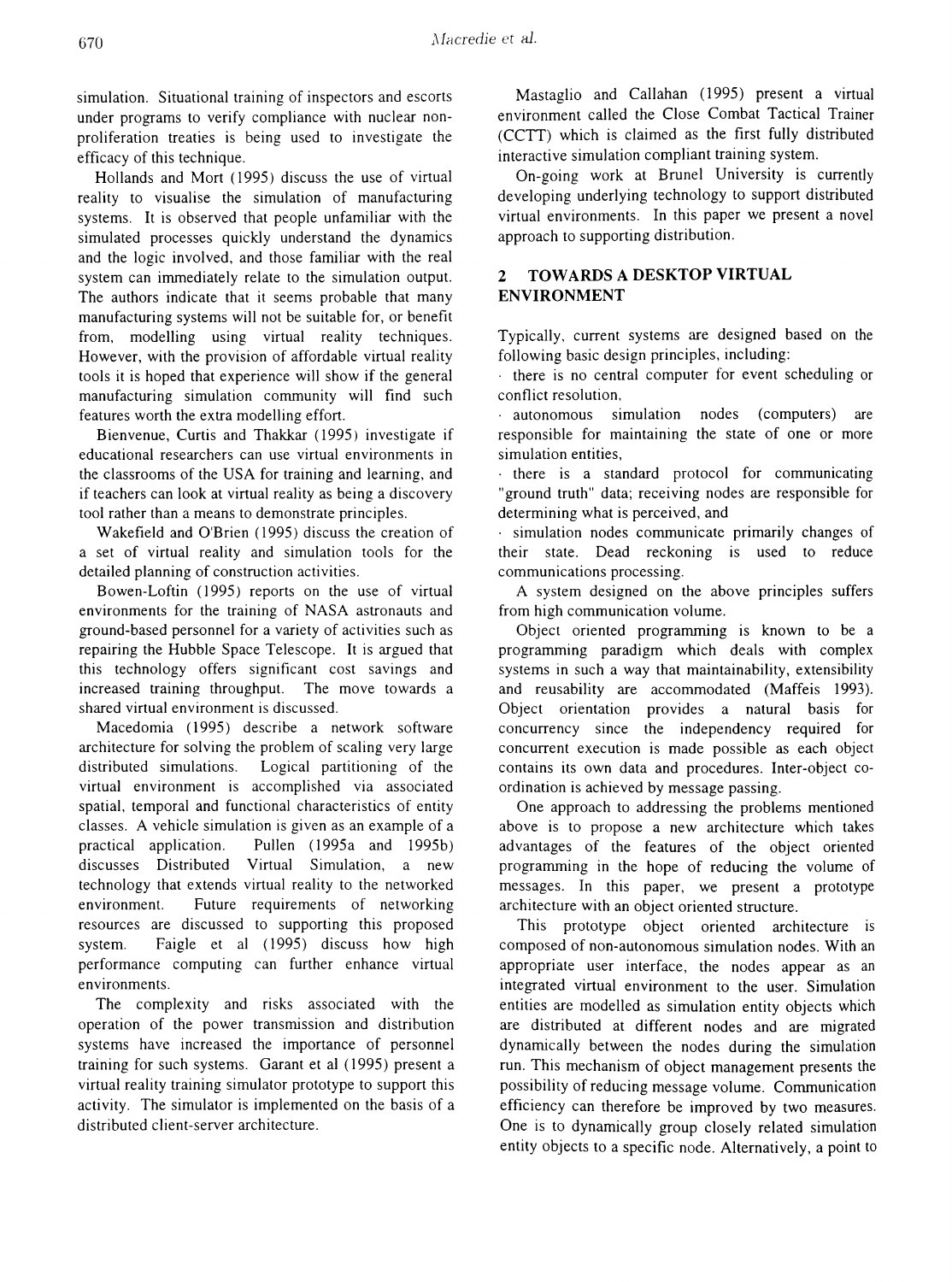point communication approach can be used instead of broadcast.

The system is currently implemented on a network of IBM compatible PCs, with facilities providing real time communication, an interactive display and interface media.

# 3 THE SYSTEM ARCHITECTURE

As an object oriented simulation system, the basic system elements are objects located at different machines. These machines are called nodes and are connected by the network. There are two types of objects in our prototype. One class of object is used to manage system facilities such as keyboard and mouse operation, network operation and display operation. These objects are usually supplied by system support packages. The other class of object is used specifically for simulation. In this paper we focus on the class of simulation objects.

At any single node, there are three major objects: the message handling object, the situation display object and the simulation object.

#### 3.1 The Message Handling Object

The message handling object controls the messages passed between local objects and the network. Unlike current approaches which broadcast all messages on the network (Pullen, 1995), it uses both broadcast and point to point approaches to send the messages to keep the number of redundant messages as low as possible. It broadcasts all messages about the updated states of local entity objects to other nodes via the network. Control is achieved by a point to point communication approach. The message handler also receives the messages from outside the node and distributes them to the proper local objects.

#### 3.2 The Situation Display Object

With update messages, the situation display object is used to display the states of all entity objects distributed at the nodes. A function may be used in this object to restrict some object state display according to the different training scenarios. The display updates with simulation time advance. The update messages are from the local simulation object and the message handling object. The messages from the local simulation object include all changes of its derivative entity objects' states. The messages from the message handling object are the update messages from all other entity objects located at the other nodes. On some occasions "Dead Reckoning" algorithms can be used in this object to reduce the transmission of state updates.

### 3.3 The Simulation Object

The simulation object at a node contains a series of entity objects which represent physical entities in the real world (a simulation object controls its derivative entity objects simulation in each time loop). It is responsible for creating and deleting its derivative entity objects. It transfers the messages from its derivative entity objects to its other derivative entity objects or to the other objects located at the other nodes via the computer network. Another important task of the simulation object is to control the local simulation time advance. More detail about entity object management and simulation time management will be introduced in the rest of the paper.

### 4 SYSTEM MANAGEMENT

#### 4.1 Object management

### 1) Entity object

In our prototype of system, entities in the real world are modelled by entity objects which are located at different nodes in the system. Each entity object has a unique identity that distinguishes it from other entity objects. During each simulation time loop, each entity object is activated by different messages and the entity object states can be updated. At each node, there is a table recording distribution of all entity objects in the system. When an entity object is created, deleted or transferred to an other node, a message is sent to all nodes in the system to inform them of this change and update the entity objects' distribution tables.

There is an owner relation between the entity objects. When we say the entity object A is the owner of the entity object B, it means the entity object A controls the entity object B in them system. The ownership can be changed. Each entity object has at most one owner. The ownership is used to judge if the entity object should be migrated or not. To reduce control messages passed over the network, any entity object should be located at the same node as its owner object. An attribute in the object is used to describe the ownership between entity objects.

### 2) Object list

At each node, a list is used to link all entity objects located at local nodes. During each simulation time loop, all entity objects are activated in the list order by control messages which are transferred from the simulation object. With the entity objects location changing, the list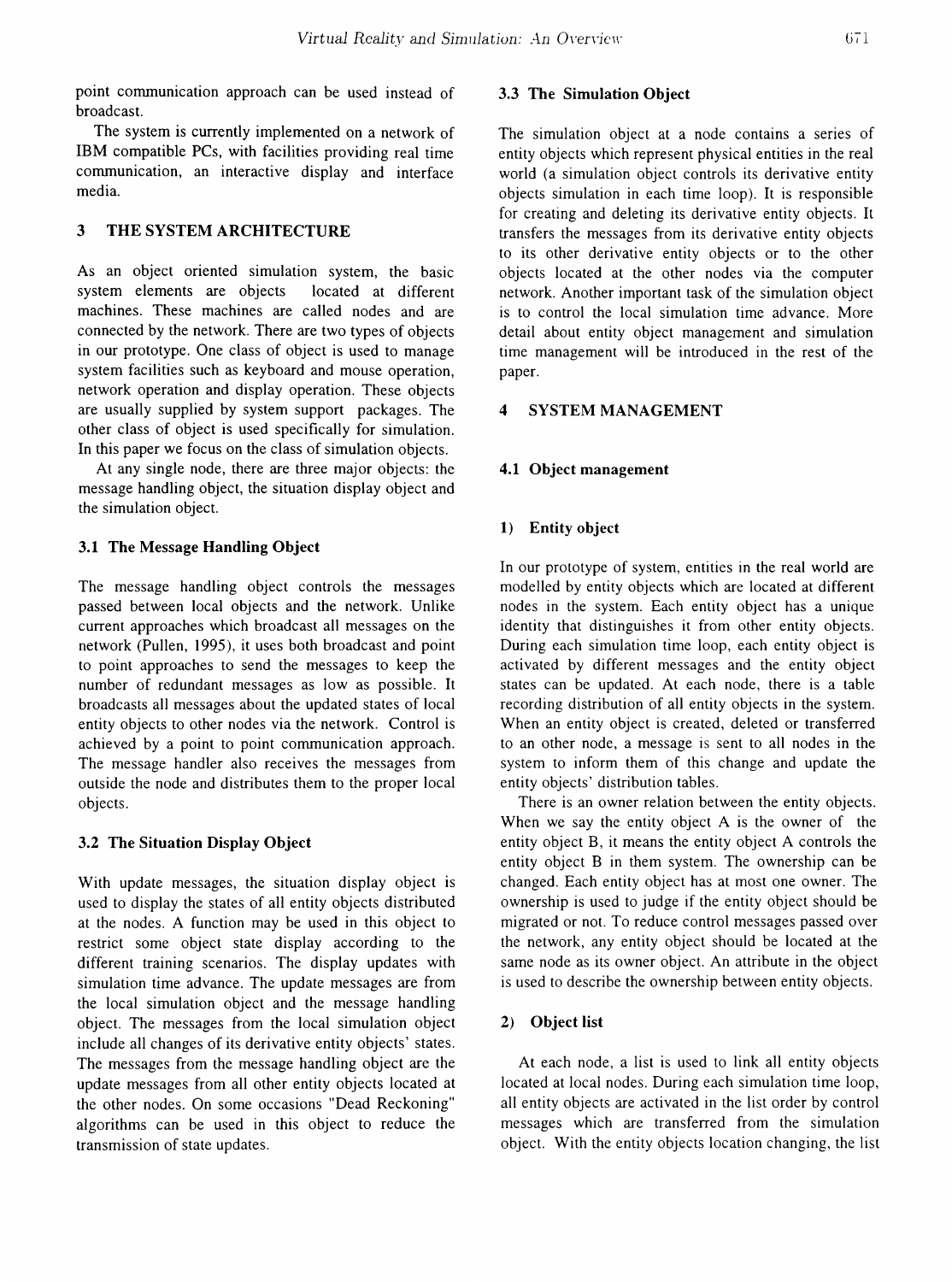is dynamically changed by the system. When a new entity object is created or moved to a node from another node, it is automatically added at the end of the list as a result of its constructor. When an entity object in the list is deleted or moved out to another node, it also automatically removes itself from the list using itsdestructor.

## 3) Object Migration

Reducing the messages passed via the network and keeping the system load balanced can improve the system efficiency. This can be realised by object migration. Here we only discuss entity object migration.

One of the basic functions of entity object migration is to group entity objects together which have common ownership. Control messages are passed between entity objects. These messages are used by one entity object to control another entity object. They are only passed between the entity objects which have common ownership. Since messages passed locally are more efficient than the messages passed via the network, keeping control local can improve system efficiency.

Ownership can be changed during the simulation. When the owner of one entity object is changed, the entity object is immediately moved to the node where the new owner object is located.

Object migration also facilitates load balancing. Entity objects can be created, deleted, or moved dynamically during the simulation session. At each node, there is an entity object list recording the entity objects located at that node and an entity object location table recording the location of other entity objects at other nodes. A detection object is used at each node based on the above list and table to detect the load states of nodes in the system. When the load of one node is heavy while there is a node with no entity object located, some entity objects can be moved to the idle node to maintain load balance.

## 4.2 Time Management

Time management is used to control the advancement of simulation time during the simulation session. The simulation object at each node controls time management. To control the simulation time advance, three different time notions should be distinguished in time management.

Tli refers to the earliest message timestamp in the *ith* entity object. TI refers to the earliest message timestamp in all entity objects. So

 $TI = min \{ Til i = 1, ...n\}$ 

Here  $n$  is the number of entity objects in the simulation.

Wallclock time Tw is a scaled real time. A scale factor  $f$  is used to compress or expand real time. It is variable. Different scenarios can set different values of scale factor  $f$ . So

$$
Tw = f * Tr
$$

where Tr is the current real time

Simulation current time Tc is used for each simulation loop time advance.

 $Tc = min \{Tl, Tw\}$ 

When  $T_c = Tl$ , the entity objects process their own messages with time stamp TI and change the related states. The other objects only change states which are related to time. When  $Tc = Tw$ , all objects only update the states which are related to time. Usually, the logical time is earlier than the wallclock time, but sometimes, there could be delay caused by nodes processing or network communication processing. So an adjusting value Ta should be added to the wallclock, i.e.

 $Ta = Tdelay + Tprocess,$ 

where Tdelay is message delayed time comparing with its timestamp, Tprocess is the time the message object needs to process the message. So, the adjusted wallclock time is

 $Tw' = Tw + Ta$ 

At each node, there is a message list in timestamp order. Each message is processed when the timestamp is the same as simulation time.

# 4.3 Message Management

Similar to the classes mentioned above, there are two major kinds of messages in the system. One kind of message serves the operating system, i.e. opening or closing a window, expending or reducing the size of window, moving the mouse, etc. The other kind of message is used for simulation execution, i.e. entity objects state update, an event happening, moving an entity object, etc.

For efficient communication, a broadcast approach is used for entity object state update and a point to point communication approach is used to transmit control messages between entity objects which are distributed at different nodes.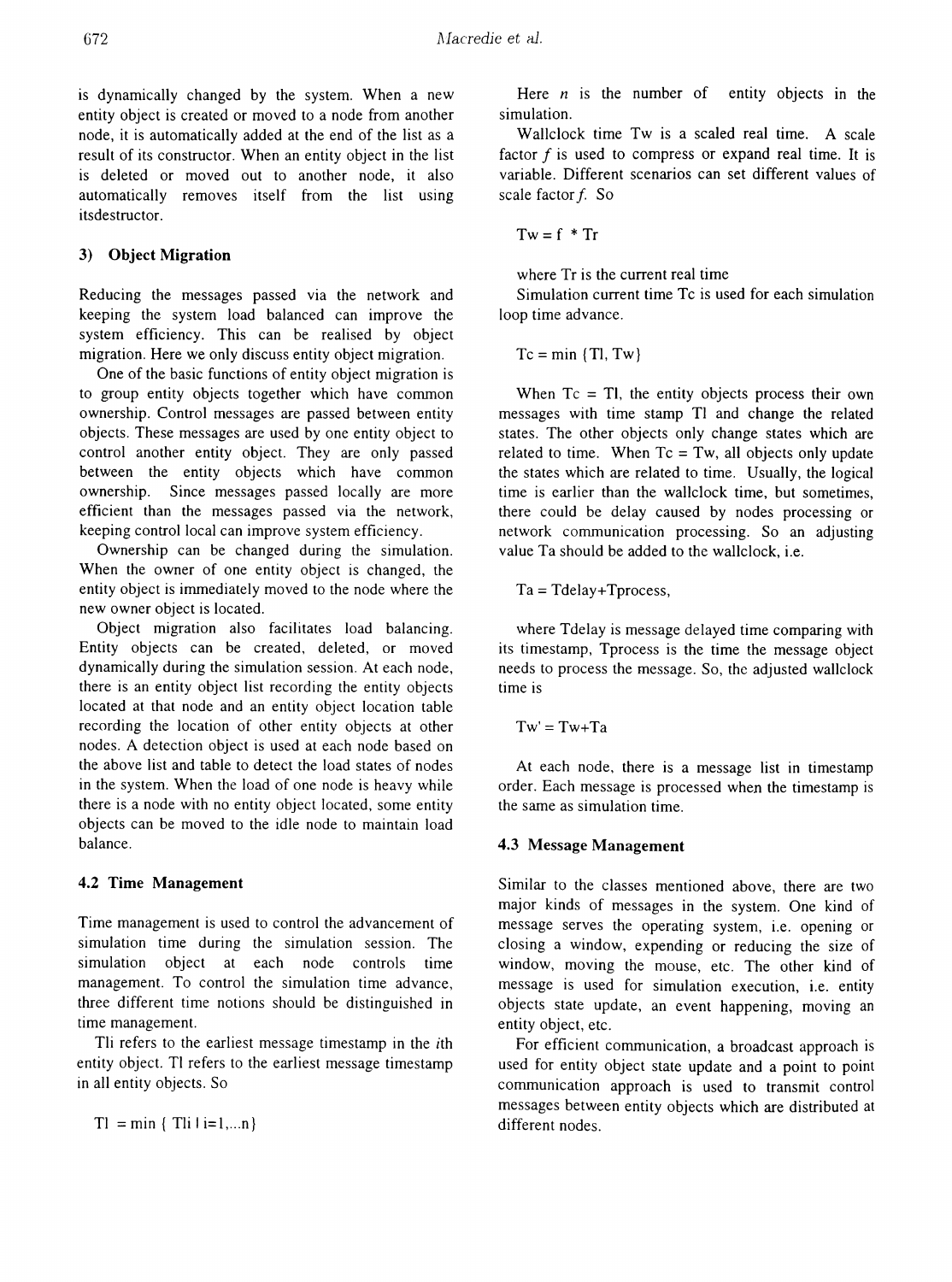The simulation object at each node distinguishes which messages are only used for local entity objects and which messages should be transferred to the message handling object.

Message order affects the whole simulation event order, especially concurrent events. All messages have a time stamp marking effective time. All entity objects will process the messages in time stamp order. This guarantees the processing of concurrent events in the correct order. All message handling objects in the system run in parallel and are synchronised. In each time loop, message handling objects send all messages created by local entity objects to other nodes. When a node has no messages to broadcast, it broadcasts a time advance request message to inform other nodes that it has nothing to send and requests time advance. At the same time, each message handling object holds all messages until it has received messages from all nodes and then transfers them to the display object and simulation object in timestamp order.

#### 5 Conclusion

This paper has introduced virtual reality and simulation within a training context as being a field which concerns interface design and distributed access. We have described a novel architecture which will be used to underpin future in virtual environments.

### REFERENCES

- Bethel, W., Jacobsen, J. and Holland, P. 1994. Site remediation in a virtual environment. Proceedings of the SPIE, The International Society for Optical Engineering, 2178: 78-87.
- Bienvenue, L. A., Curtis, D. H. and Thakkar, U. 1995. Virtual environments in K-12 learning and discovery: a grand challenge in education? Computer Graphics, 29(4): 43-4.
- Bowen-Loftin, R. 1994. Virtual Environments for Aerospace Training. In Proceedings of WESCON/94, IdealMicroelectronics, 384-7. IEEE, New York, USA.
- Coleman, J. E. 1994. Virtual reality in medicine. In Proceedings of VR '94, the Fourth Annual Conference on Virtual Reality, 169-73. Mecklermedia, London, UK.
- Delingette, H., Subsol, G., Cotin, S. and Pignon, J., 1994. Virtual reality and the simulation of craniofacial surgery. In Proceedings of Montpellier '94. 3rd International Conference. Interface to Real and Virtual Worlds, 399-408. EC2, Nanterre, France.
- Faigle, C., Fox, G. C., Furmanski, W., Niemiec, J. and Simoni, D. A. 1993. Integrating virtual environments with high performance computing. In Proceedings of the IEEE Virtual Reality Annual International Symposium, 62-8. IEEE, New York, USA.
- Garant, E., Daigle, A., Desbiens, P., Okapuu-von Veh, A., Rizzi, J.-C., Shaikh, A., Gauthier, R., Malowany, A. S. and Marceau, R. J. 1995. A virtual reality training system for power-utility personnel. In Proceedings of the IEEE Pacific Rim Conference on Communications, Computers and Signal Processing, 296-9. IEEE, New York, USA.
- Hollands, R. J. and Mort, N. 1995. Manufacturing systems simulation: mixed mode and virtual reality simulation. In Proceedings of Fourth International Conference on Factory 2000 - Advanced Factory Automation, 651-7. lEE, London, UK.
- Katz, W. 1994. ROADNET distributed interactive simulation applied to driver training, city planning and transportation research. In Proceedings of the Twenty-Sixth Annual Summer Computer Simulation Conference, 936-41. *SCS,* San Diego, California, USA.
- Macedomia, M. R., Zyda, M. J., Pratt, D. R., Brutzman, D. P. and Barham, P. T. 1995. Exploiting reality with multicast groups: a network architecture for large-scale virtual environments. In Proceedings of the Virtual Reality Annual International Symposium '95, 2-10. IEEE Computer Society Press, Los Alamitos, California, USA.
- Maffeis, S. 1993. "ELECTRA Making Distributed Programs Object-Oriented".: Proceedings of the Symposium on Experiences with Distributed and Multiprocessor System IV, USENIX. San Diego, California, USA.
- Mastaglio, T. W. and Callahan, R. 1995. A large-scale complex virtual environment for team training. Computer, 28(7): 49-56.
- Merril, G., Raju, R. and Merril, J. 1995. Changing the focus of surgical training. VR World, 3(2): 56-8, 60- 1.
- Mizumaki, Y., Morita, S., Asano, K. and Kamiji, N. 1995. Power substation simulation system using virtual reality technique. Transactions of the Institute of Electrical Engineers of Japan, 115-C(2): 267-72.
- Ota, D., Loftin, B., Saito, T., Lea, R. and Keller, J. 1995. Virtual reality in surgical education. Computers in Biology and Medicine, 25(2): 123-37.
- Pullen, J.M. and D. C. Wood. 1995. "Networking Technology and DIS", Proceedings of the IEEE, 83(8): 1156-1167.
- Pullen, J. M. 1994a. Networking for distributed virtual simulation. In Proceedings of INET'94, the Annual Conference of the Internet Society, held in